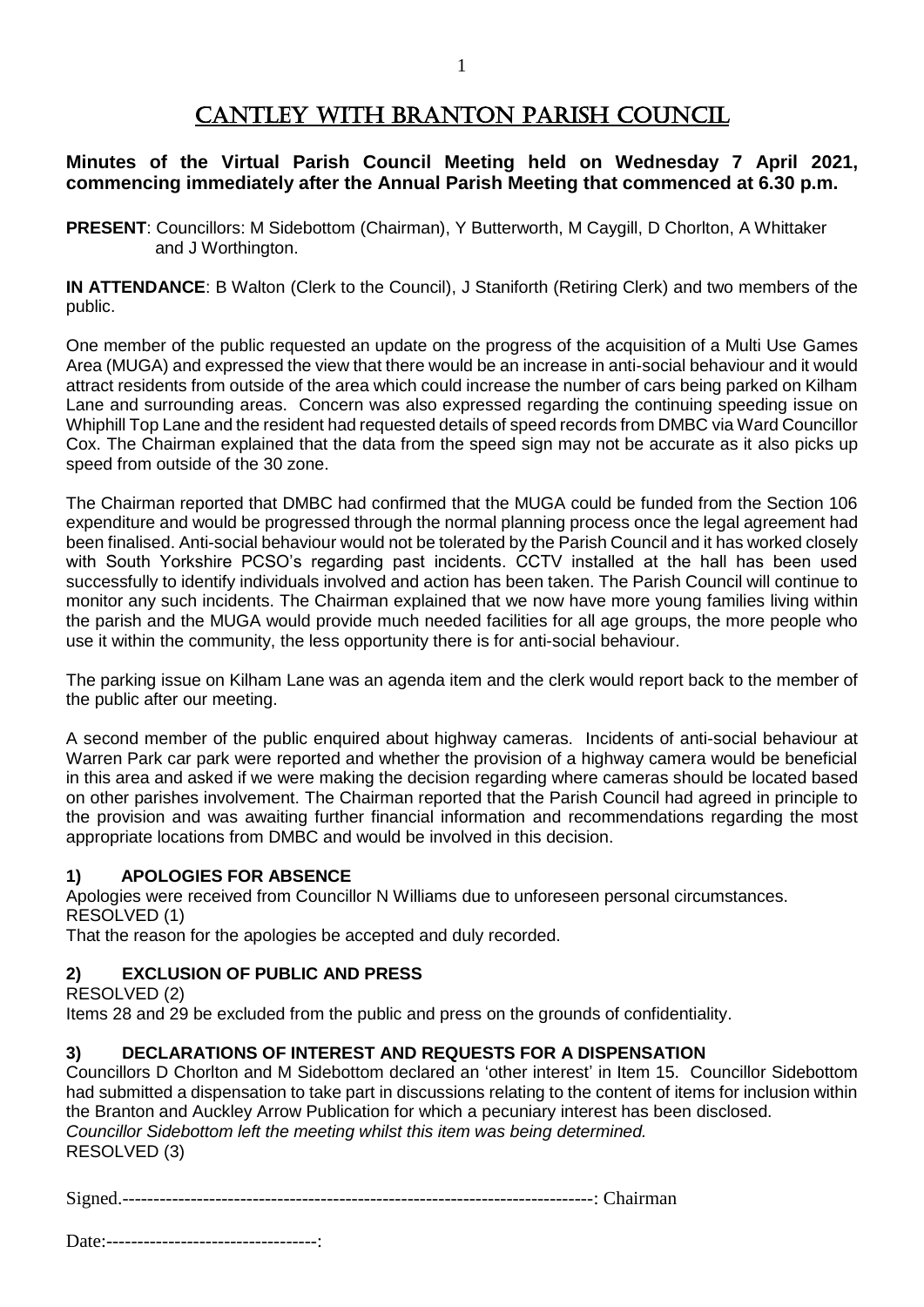Dispensation was granted for Councillor Sidebottom to take part in discussions relating to the content of items for inclusion within the Branton and Auckley Arrow and Members are authorised to advertise a 1 page advert quarterly.

*Councillor Sidebottom rejoined the meeting.*

# **4) REPORTS FROM DMBC WARD COUNCILLORS/OFFICERS**

Ward Councillors were unable to attend the meeting due to Purdah however Councillor Cox had provided an update on the following issues via email:-

- a) Unlawful Tree Felling at Black Carr Plantation Notices had been placed in Black Carr Plantation and DMBC would patrol the area periodically. Residents are requested to continue to report any further issues.
- b) Damage to Grass Verges on Doncaster Road No further update is available currently.
- c) Financial Assistance towards Illuminated Christmas Trees Ward Councillors were still keen to approach local Garden Centres relating to this however Purdah means that no action can be taken currently. The Parish Clerk had made the Ward Councillors aware that the reason the Parish Council purchases trees from DMBC is that there is a 3 year maintenance and watering contract included in the price.
- d) Communication from a resident regarding consultation with other residents of Whiphill Top Lane in respect of traffic calming measures on Whiphill Top Lane The resident who attended the March 2020 meeting had expressed concern that the January 2021 Minutes stated that no further action had been taken in this matter. However the resident confirmed that a flyer to residents on Whiphill Top Lane to identify ideas for traffic calming measures had been distributed and resident responses forwarded to DMBC Ward Councillors. A response from Ward Members was still awaited from the Parish Council. A member of the public who attended updated the Parish Council that Councillor Cox was trying to ascertain the record of speeds from DMBC.

# RESOLVED (4)

That the information is duly noted and Items included on the Agenda for the May meeting.

#### **5) UPDATE OF THE LEGAL AGREEMENT RELATING TO THE SECTION 106 EXPENDITURE PROJECTS**

Consideration was given to the Solicitor's response advising that the Parish Council seek their own legal advice to vary the lease to create the rights for the new building to be attached to the existing structure. RESOLVED (5)

Due to the late update received from DMBC Solicitors, Members agreed to place this item on the next Agenda, giving them time to consider the actions required further.

# **6) MINUTES OF THE MEETINGS HELD ON 3 MARCH 2021**

RESOLVED (6)

That the minutes of the Parish Council Meetings be agreed and signed by the Chairman.

# **7) CLERK'S REPORT ON ACTION ARISING FROM THE PREVIOUS MEETING**

Consideration was given to the report provided by the Clerk relating to actions required from the previous meeting that had been circulated and the following updates were considered:

a) Collection of decorated stones for a Covid memorial

The Chairman confirmed contact has been made with the Head teacher at Branton St Wilfrid's Primary School to inform her that the storage box is in place. A small number of stones have been deposited in the storage box at Kilham Hall.

b) Delivery of New Picnic Tables

The new picnic tables would be delivered and secured on site at a time convenient to Councillor Williams and his Team.

c) Disposal of Old Laptop

Certificate of Disposal was still awaited.

d) Inclusion in Virtual Guest Book for Danum Gallery

A message welcoming the new facility had been submitted for inclusion in the virtual guest book.

Signed.----------------------------------------------------------------------------: Chairman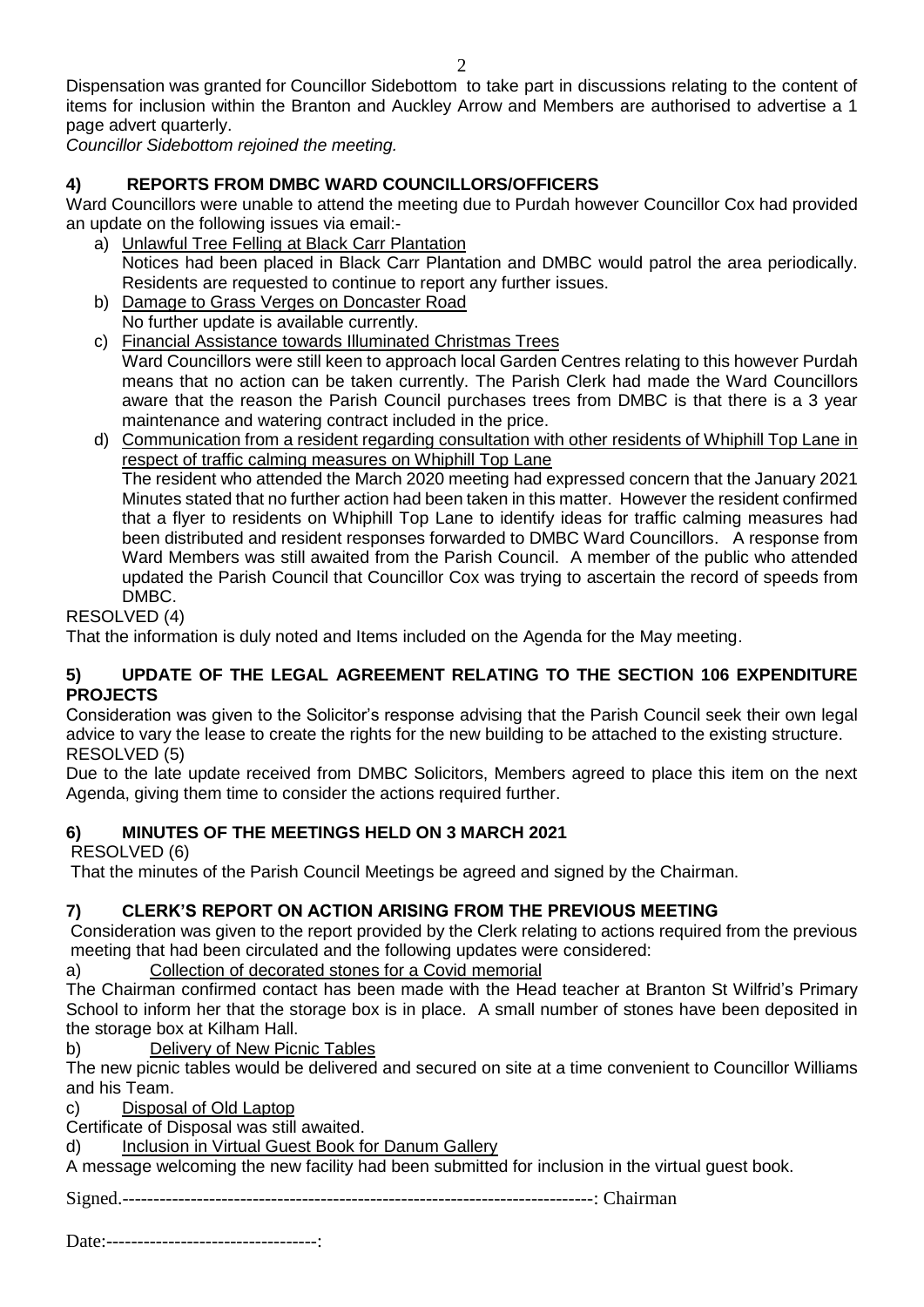### RESOLVED (7)

a) That the information relating to actions undertaken by the Clerk since the last meeting be noted.

b) That Councillor Williams is thanked for his assistance with the delivery of the picnic tables.

# **8) CLERKS DELEGATION FOR ADVERTISING PARISH COUNCIL VACANCIES**

At the present time, it was believed that there would be insufficient nominations received to fill all the Parish Council vacancies at the forthcoming election. If this were the case arrangements would need to be made to Co-opt further members and Members are asked to consider whether the resultant vacancies should be advertised to enable co-options at the May Annual Parish Council meeting.

Information had been circulated to Members relating to an update received from YLCA detailing that there has been no extension to legislation to continue to hold remote meetings after the 7 May 2021. In order to arrange the date for the Annual Parish Meeting it may be necessary to change from the agreed date in order for appropriate facilities to be available.

RESOLVED (8)

a) That the Clerk is delegated to advertise any Parish Council vacancies for co-opted Members, to convene meetings as required in accordance with current legislation/guidance on holding meetings and to action any items of business required until such time as a further meeting of the Parish Council can be convened.

## **9) BANK RECONCILIATION AND LEVEL OF RESERVES**

Consideration was given to the latest bank reconciliation which denoted a bank balance of £77,448.14.It was noted that it was believed that no bank charges would be incurred. The high level of reserves was noted however previous commitments would reduce the balance at the end of the 2021/22 financial year. RESOLVED (9)

That the bank reconciliation is agreed and duly signed.

## **10) FINAL BUDGET MONITORING INFORMATION 2020/21 – QUARTER 4**

The report reflected that expenditure to date with only the salaries, stationery and equipment, Kilham Hall Park maintenance and two garden areas exceeding the planned budget. The first due to a new Clerk being appointed and a handover period taking place meaning 2 Clerk's employed, the second due to computer maintenance and the purchase of the Arnold Baker manual, the third due to tree work and the fourth due to additional maintenance as reported previously.

RESOLVED (10)

That the report is received and the contents duly noted.

#### **11) ASSET REGISTER**

Consideration was given to an updated Asset Register Document that had been circulated to all members with the agenda.

RESOLVED (11)

That the revised asset register be agreed.

#### **12) RISK ASSESSMENT DOCUMENT AND SYSTEM OF INTERNAL CONTROLS**

Consideration was given to an updated Risk Assessment Document that had been circulated to all members with the agenda.

The current system of internal control was considered.

RESOLVED (12)

a) That the revised risk assessment be agreed.

b) That the systems of internal control be deemed effective for the next financial year.

#### **13) PROVISION OF HIGHWAY CAMERAS**

Consideration was given to additional information provided by the Clerk denoting an estimated cost of £7950. The Clerk reported that she had sought further information from DMBC relating to alternative sites for the cameras and was informed that the cost would be similar. Further information had been sought from DMBC regarding any additional expenditure that may be incurred and once a response was received Members would be updated.

RESOLVED (13)

| . | . |
|---|---|
|---|---|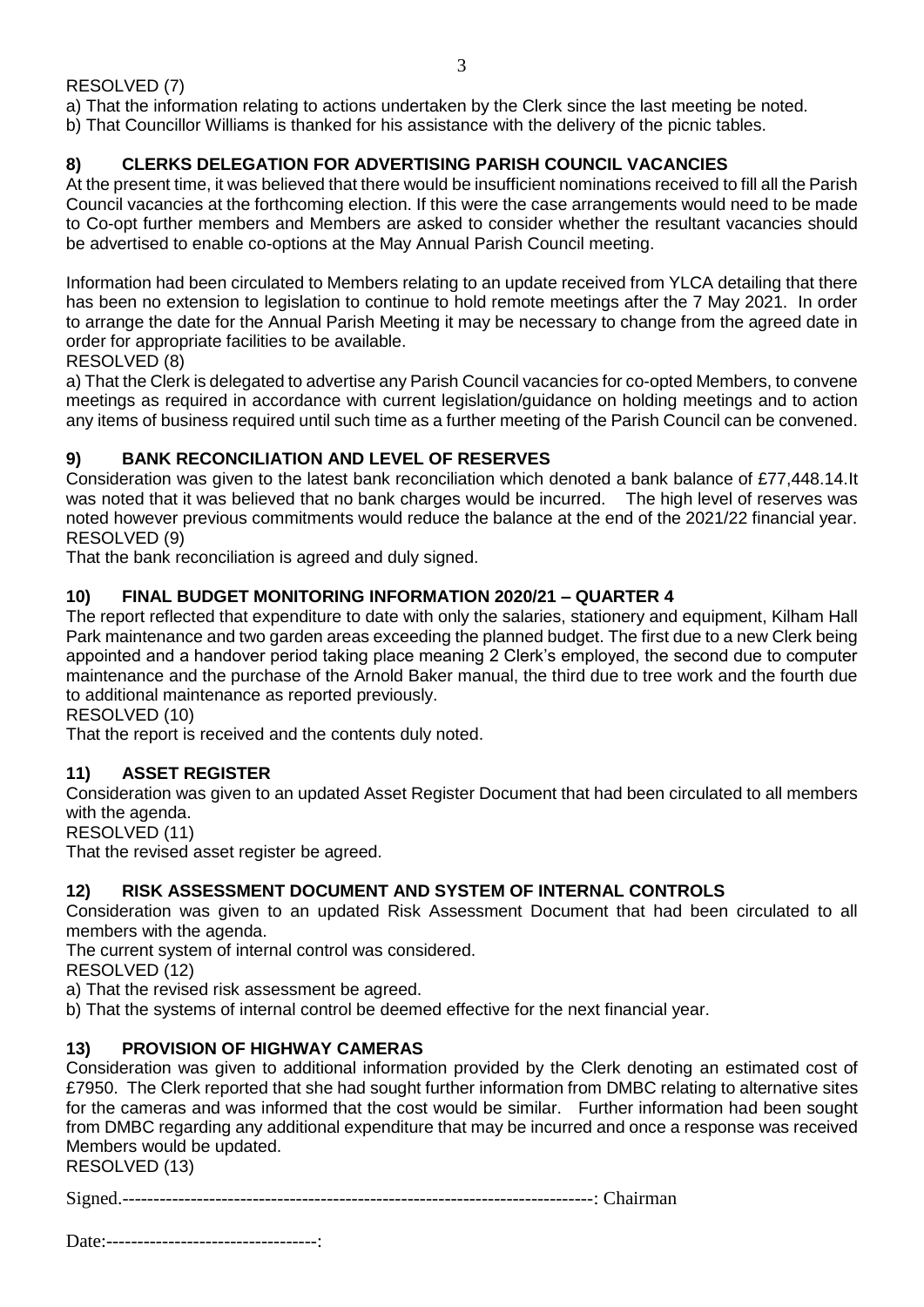a) The Clerk contacts DMBC again for the further information previously requested.

### **14) CONSIDERATION OF ITEMS RAISED BY MEMBERS OF THE PUBLIC**

A resident had expressed concern at vehicles parking on Kilham Lane when using the Park facilities making it difficult for residents to safely manoeuvre onto their driveways and also posing a risk to children attending the park and/or blocking access to emergency vehicles should the need arise.

The Clerk reported that she had checked with the Parish Council's Insurers and provided a Risk Assessment is carried out of the Car Park at Kilham Hall, it would be acceptable to open the gates and let visitors use the Car Park when attending the Park facilities. Gates would need to be locked on an evening to minimise risk of damage to the facilities.

The Clerk informed Members of an email received late this afternoon from a local resident expressing concerns relating to the pedestrian access to the Yorkshire Wildlife Park being closed and local residents having to drive to the new Auckley entrance. The resident has attempted to ask the question of the Yorkshire Wildlife Park with no success and would like the Parish Council to ask the question on behalf of the Community.

RESOLVED (14)

a) That it be agreed that the car park at Kilham Hall be opened up to 6pm each day for any visitors of Kilham Hall Park on a temporary measure (until 21<sup>st</sup> June 2021). The Clerk/Handyman would open the gates Monday to Friday mornings and the Kilham Hall Caretaker is contracted to arrange the locking of the gates and any weekend opening as required. The Parish Council will review this arrangement at each meeting up to 21<sup>st</sup> June 2021.

b) The Clerk contacts Yorkshire Wildlife Park on behalf of residents to ascertain whether public access would be available from the Brockholes Lane entrance.

#### **15) KILHAM HALL MANAGEMENT COMMITTEE REPORT**

Councillor Sidebottom reported that the hall remained closed with a weekly check being undertaken by the caretaker. The Hall has been booked for Polling Day and party bookings were now being received for when the Hall fully reopens on 21<sup>st</sup> June 2021. Children's activity groups start from 12<sup>th</sup> April and fitness classes resume on 17<sup>th</sup> May following government guidance on restrictions being lifted. RESOLVED (15)

That the report is received and duly noted.

#### **16) KILHAM HALL PARK/MEETING ROOMS AND GARDEN ISSUES**

#### a) Maintenance of the wooden sculpture at the Butterfly Trail

It was noted that the sculpture at the Butterfly Trail was looking weathered and a discussion took place regarding the best way to maintain this.

b) Provision of Additional Office Equipment

Following the change in the new Clerk's working practice, being office based, it was requested that a Notice Board be purchased for the office and a small under counter fridge. Samples of both items were presented to members for their consideration. A local supplier had been sought for the notice board at a cost of £66.75 plus VAT and an online company for the fridge, as this was the cheaper option, at a cost of £59.97.

#### c) DMBC latest Playground Inspection Report

Members had been provided with DMBC's latest Inspection Report for consideration which included a minor repair to the aerial runway at a cost of £90 plus VAT.

d) Cost of £12.83 plus VAT for a replacement goal post part

The Clerk reported that an additional part was required at the cost of £12.83 plus VAT to repair the goalposts. A second report of damage had subsequently been received to the goal posts and additional parts in the sum of £33.76 plus VAT were required and ordered.

e) Request for Pizza Trail hosting weekly pop up takeaway night on Kilham Hall Car Park

The Clerk confirmed that another mobile food van had requested a weekly pop up takeaway night, on a Sunday, setting up at 3pm to be open 4pm to 8pm at Kilham Hall Car Park. No electricity is required from the unit. The Companies Certificate of Insurance had been received and was in order. Discussion took place regarding additional work this would entail, also additional waste generated and the possibility of additional traffic on Kilham Lane thereby causing a nuisance to local residents.

Signed.----------------------------------------------------------------------------: Chairman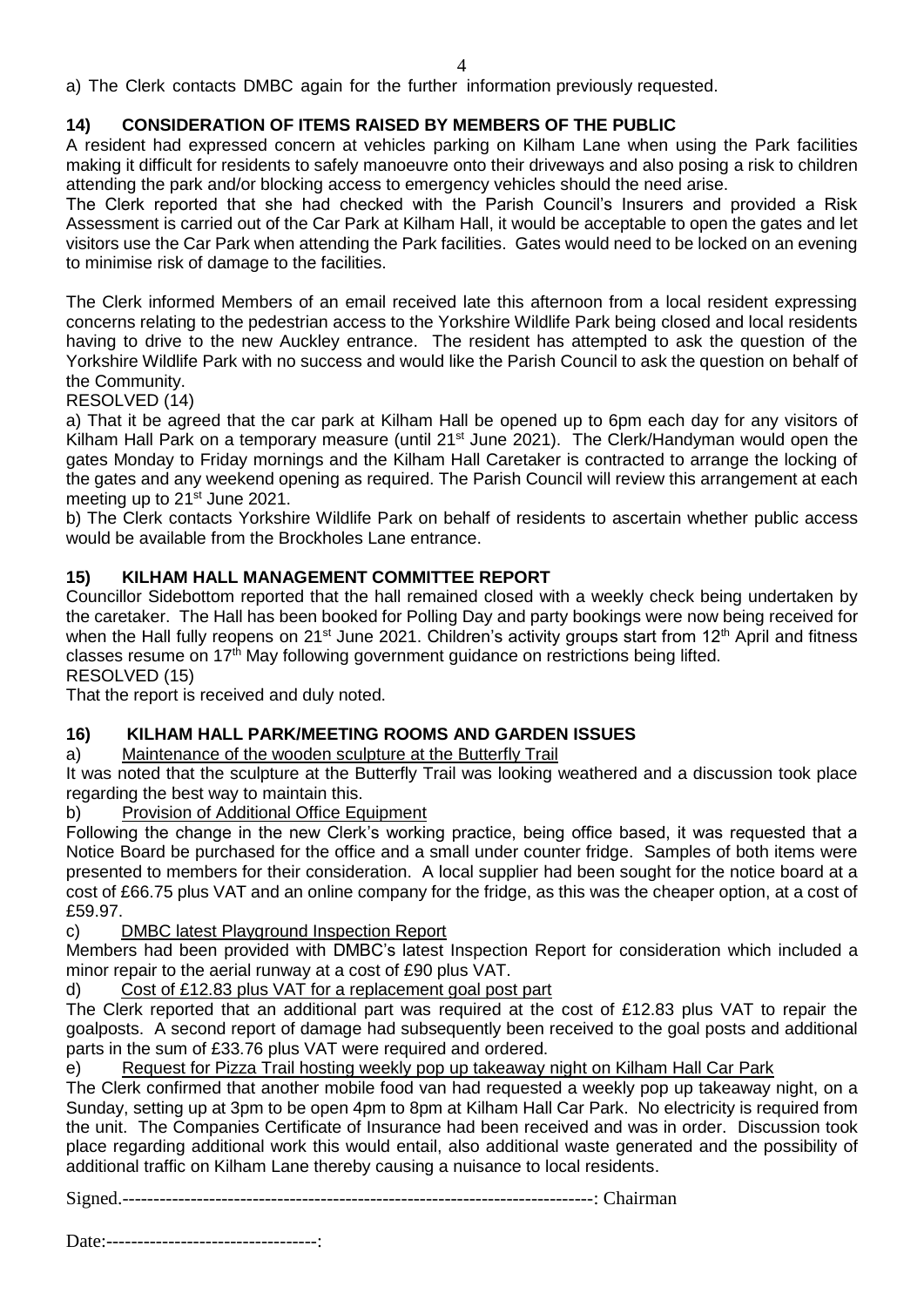5

f) Moss treatment for enclosed area adjacent to Kilham Hall at a cost of £90 plus VAT

The Clerk reported that the Handyman had requested the fenced off area adjacent to Kilham Hall receive a moss treatment in line with the contract for mowing of the field as currently this area is predominantly moss and very little grass. A quote had been received from Glendale, the Contractor, at a cost of £90 plus VAT.

g) Replacement of Damaged Stone Planter at Old Cantley

The Clerk noted that the stone planter situated at the base of the Notice Board in Old Cantley was broken due to frost damage and is looking unsightly. A new composite planter had been sought and a quote of £20 had been received from Branton Garden Centre.

RESOLVED (16)

a) Further information be sought from the manufacturers of the sculpture to see what treatment was required and whether it is a specialist job or whether the Parish Council's Handyman can undertake this. b) That the office furniture is ordered and suitable delivery arranged with the Clerk.

c) That the Playground Inspection Report is noted and the Clerk's decision to arrange the repairs be noted.

d) It was agreed that additional goal post parts be ordered.

e) That it be agreed that due to the additional traffic and potential waste that the request for use of the Car Park for a pop up takeaway van be declined and suggestion be provided that an alternative site within Branton be sought.

f) The Clerk arranges with the Contractor that a Moss treatment be carried out.

g) That a replacement planter be purchased at a cost not exceeding £50.

#### **17) PLANNING MATTERS**

The following new planning applications were considered and details of decisions reached since the last meeting had been circulated for information:

| 21/00389/FUL<br>50 Fillies Avenue                 | Relocation of rear garden wall and fence panels to<br>boundary                                               | Comments                     |
|---------------------------------------------------|--------------------------------------------------------------------------------------------------------------|------------------------------|
| 21/00844/FUL<br>Land at 23 Warning Tongue<br>Lane | Erection of 4 bedroom detached house with<br>attached double garage and formation of new<br>vehicular access | No Comments or<br>objections |
| 21/00898/FUL                                      | Erection of detached double garage with first floor                                                          | No Comments or               |
| 41 Badgers Holt                                   | gym/balcony following demolition of existing garage                                                          | objections                   |
| 21/00714/FUL                                      | Two storey rear extension for family room/bedroom                                                            | No Comments or               |
| 61 Stayers Road                                   | and ensuite                                                                                                  | objections                   |

RESOLVED (17)

That a response is submitted to DMBC in respect to application number 21/00389/FUL stating support for any comments/objections provided by the Highway Authority.

#### **18) AMENDMENTS/UPDATES TO THE WEBSITE AND FACEBOOK**

Discussion took place regarding the content on the new Facebook page and members were informed that an automatic reply to any messages posted on the site was generated.

RESOLVED (18)

That the Clerk updates the website and facebook page with information relating to the Parish Council, Kilham Hall and information from public bodies.

#### **19) ARRANGEMENTS FOR THE NEXT BRANTON LITTER PICK**

Councillor Sidebottom reported that residents were willing to undertake a Litter Pick on 1<sup>st</sup> May 2021, meeting at Kilham Hall at 9.30am.

RESOLVED (19)

That the Clerk arranges collection of the rubbish following the litter pick and for additional pickers and high visability clothing delivered to the Chairman's residence before the date of the litter pick.

#### **20) TO ADOPT THE NEW CODE OF CONDUCT**

Consideration was given to the New Code of Conduct previously circulated to Members.

Signed.----------------------------------------------------------------------------: Chairman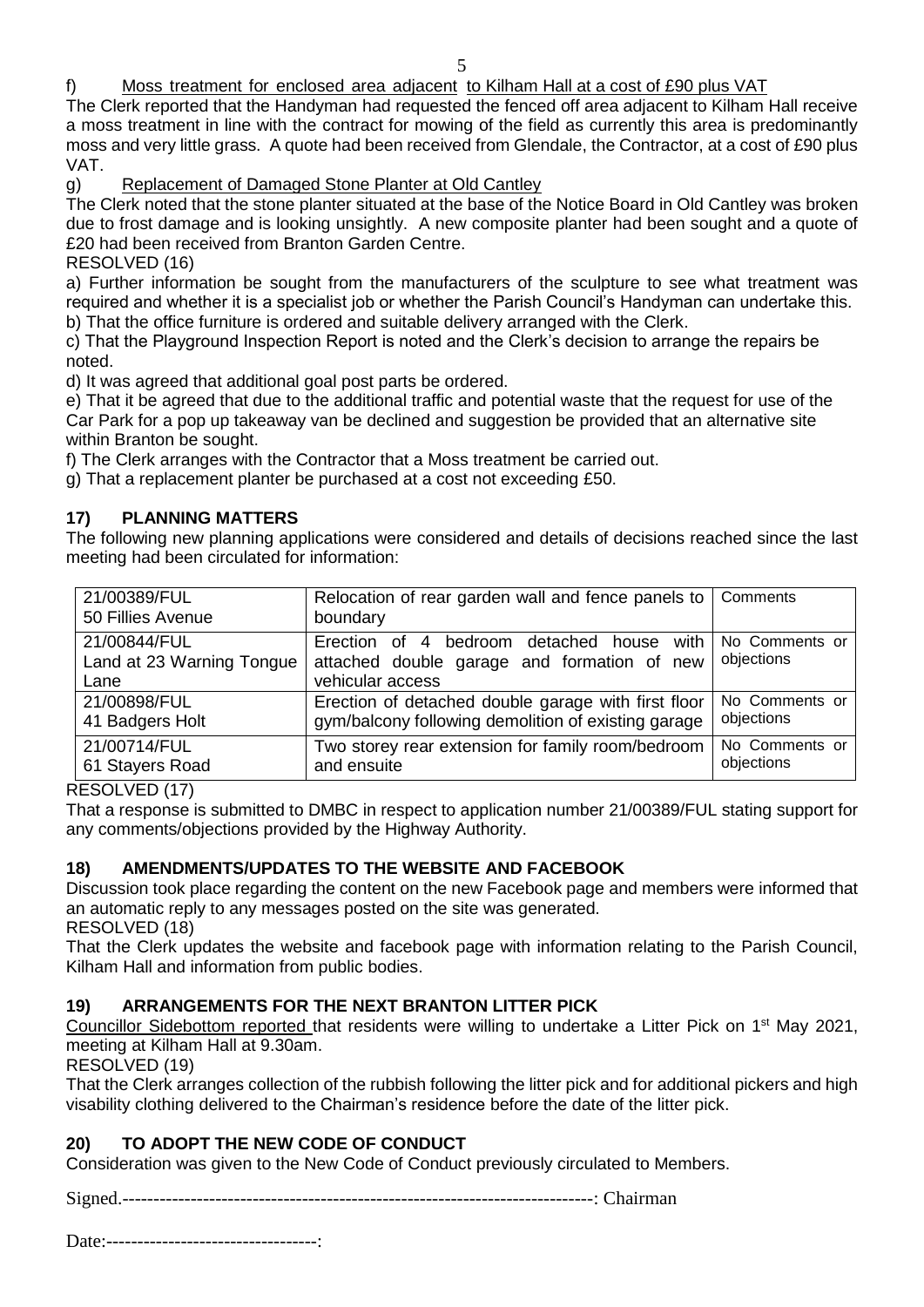RESOLVED (20)

That the new Code of Conduct be agreed with immediate effect and circulated to Members of the Council at the next meeting.

#### **21) NEW HIGHWAY MATTERS FOR CONSIDERATION BY DMBC AND/OR OTHER AGENCIES**

 Reinforcement of Road Markings on Whiphill Top Lane (Doncaster Road) – concern regarding the road markings at the junction of Doncaster Road and Whiphill Top Lane and at the fork junction of Whiphill Top Lane, adjacent to the Rose Garden.

RESOLVED (21)

That the Clerk would contact the Highway Authority regarding improved road markings.

### **22) POLICE ISSUES**

Details of crimes reported in February 2021 had been circulated and noted. It was also discussed to arrange further drop in sessions with PCSO's once COVID restrictions ease. RESOLVED (22)

That the Clerk would contact the PCSO to arrange drop in sessions from 21<sup>st</sup> June 2021.

#### **23) AUTHORISATION OF DIRECT BANK PAYMENTS**

Consideration was given to the schedule of payments for signature. RESOLVED (23)

That the following payments made are duly authorised:

| 20/111 | Clerk (March salary)                         |   | £731.98  |
|--------|----------------------------------------------|---|----------|
| 20/112 | Clerk (stationery)                           | £ | 16.97    |
| 20/113 | Clerk (Zoom subscription for March meeting)  | £ | 14.39    |
| 20/114 | Handyman (fuel power)                        | £ | 7.78     |
| 20/115 | Branton Garden Centre (paints)               | £ | 51.93    |
| 20/116 | <b>Arrow Publications (Newsletter)</b>       | £ | 114.00   |
| 20/117 | <b>Today Publications (Newsletter)</b>       | £ | 72.00    |
| 20/118 | <b>YLCA</b> (new Clerk Induction)            | £ | 48.00    |
| 20/119 | <b>YLCA (Website Accessibility Training)</b> | £ | 15.00    |
| 20/120 | R J Electrical                               | £ | 42.00    |
| 20/121 | Branton Garden Centre (Plants)               | £ | 27.00    |
| 20/122 | BG Sports (Goal post parts)                  | £ | 15.40    |
| DD2/20 | O <sub>2</sub> (Mobile)                      | £ | 16.63    |
| 20/123 | Clerk (postage claim)                        | £ | 2.91     |
| 20/124 | Branton Garden Centre (chicken pellets)      | £ | 15.00    |
| 20/125 | New Clerk (March salary)                     |   | £ 569.64 |
| 20/126 | Ian Scott (office furniture)                 |   | £ 107.40 |
| 20/127 | <b>YLCA (Year End Accounting Training)</b>   | £ | 30.00    |
| 20/128 | DMBC (Green Waste)                           | £ | 42.46    |
| 20/129 | Handyman (salary)                            |   | £ 831.51 |
| 20/130 | HMRC (Quarter 4 return)                      |   | £ 972.60 |
| 20/131 | <b>YLCA (Local Powers Training)</b>          | £ | 15.00    |
| 20/132 | DMBC (Rose Garden Repair)                    |   | £2489.59 |
| 20/133 | DMBC (quarter 4 litter bins)                 | £ | 98.35    |
|        |                                              |   |          |

#### **24) CLERK'S ATTENDANCE AT YLCA TWO DAY CONFERENCE**

Consideration was given to the Clerk's attendance at YLCA;s two day conference on 21 and 22 April 2021. RESOLVED (24)

That a place is booked for the Clerk.

#### **25) REPORTS FROM MEETINGS/TRAINING ATTENDED**

a) Parish Council Joint Consultative Committee – 24 March 2021

Councillor Caygill reported that Dr Rupert Suckling from DMBC attended the meeting and gave an update on the number of COVID cases currently in DRI and also the vaccine roll out programme.

b) DSA Noise Monitoring and Environmental Sub Committee - 25 March 2021

Signed.----------------------------------------------------------------------------: Chairman